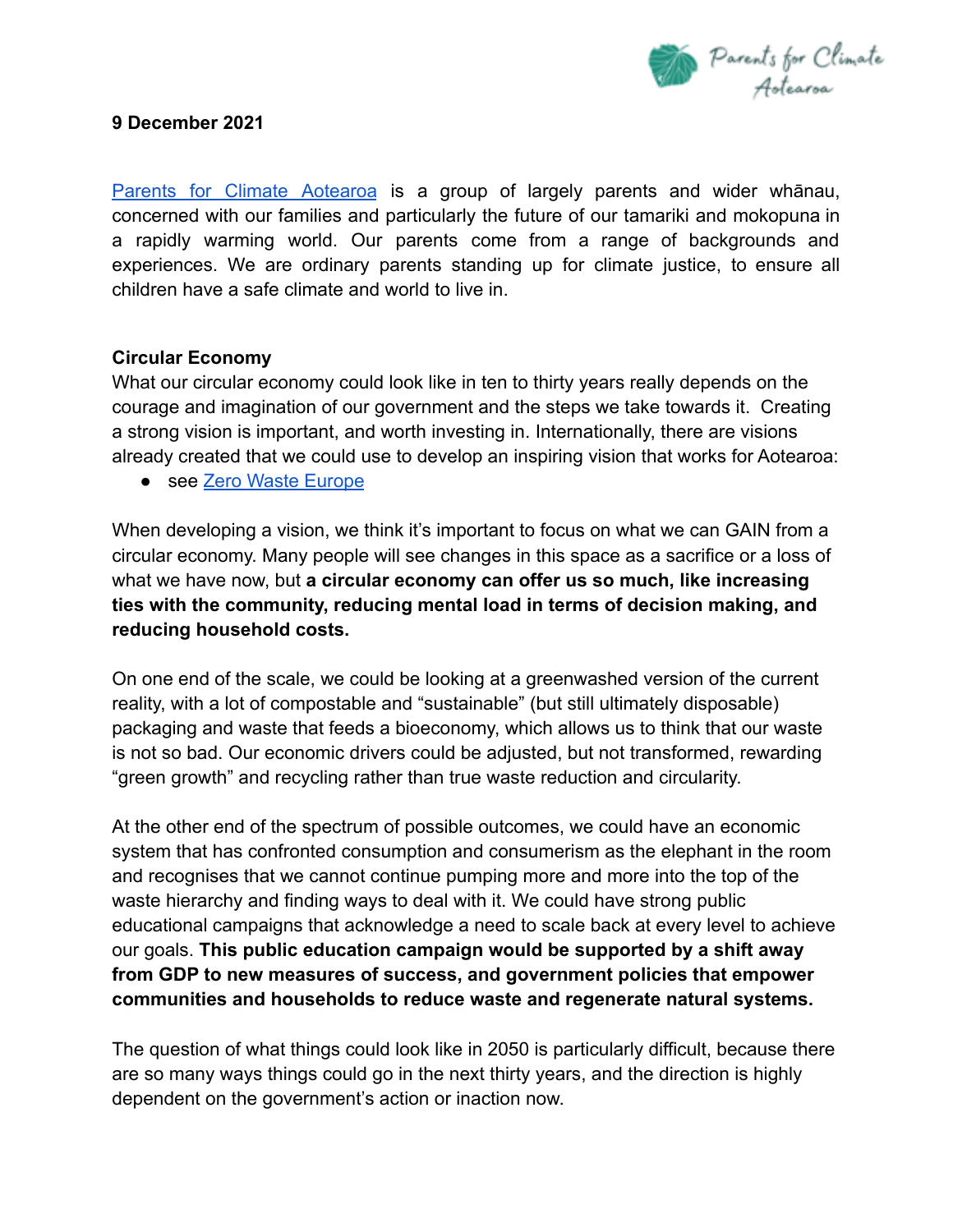We think that a strong circular economy would require:

- **commitment to producing and consuming less**, as well as improving how we deal with waste
- **regulations and/or support at many levels** (e.g. manufacturers, retailers, consumers, waste companies)
- **clear accountability and financing** to enable and encourage action towards the goals

We also need to measure the circular economy and change our economic levers to measures that recognise and reward circularity, rather than focusing heavily on GDP, which encourages an extractive economy.

#### **Bioeconomy**

We believe that our emissions reduction plan should coordinate strongly with existing plans and strategies, particularly the Climate Change commission recommendations, to avoid double work and endless consultation without action. Therefore, we would be happy to use their definition of the bioeconomy:

"The 'bioeconomy' refers broadly to the parts of the economy that use renewable biological resources (biomass) to produce food, products and energy. When it incorporates circular economy principles, a bioeconomy can use biomass residues or waste from forestry, fisheries, agriculture and households as raw materials to produce other products."

**We think it is particularly important that our bioeconomy agenda is strongly tied with our circular economy principles,** and doesn't encourage increased activity/emissions in order to supply the bioeconomy.

The bioeconomy may be useful as a transition tool and form a part of the final circular economy, but **in the long term we see a strong circular economy with reduced production/consumption and transformative economic levers to be a more powerful approach to reducing waste** (and thus the emissions from waste).

## **Circular economy strategy**

A robust circular economy strategy in Aotearoa would connect strongly to existing government strategies and plans (i.e. the wellbeing budgets) and would be tied into our measures of success at a high level. This would mean the strategy would align with the government's other goals, and would get top-down support.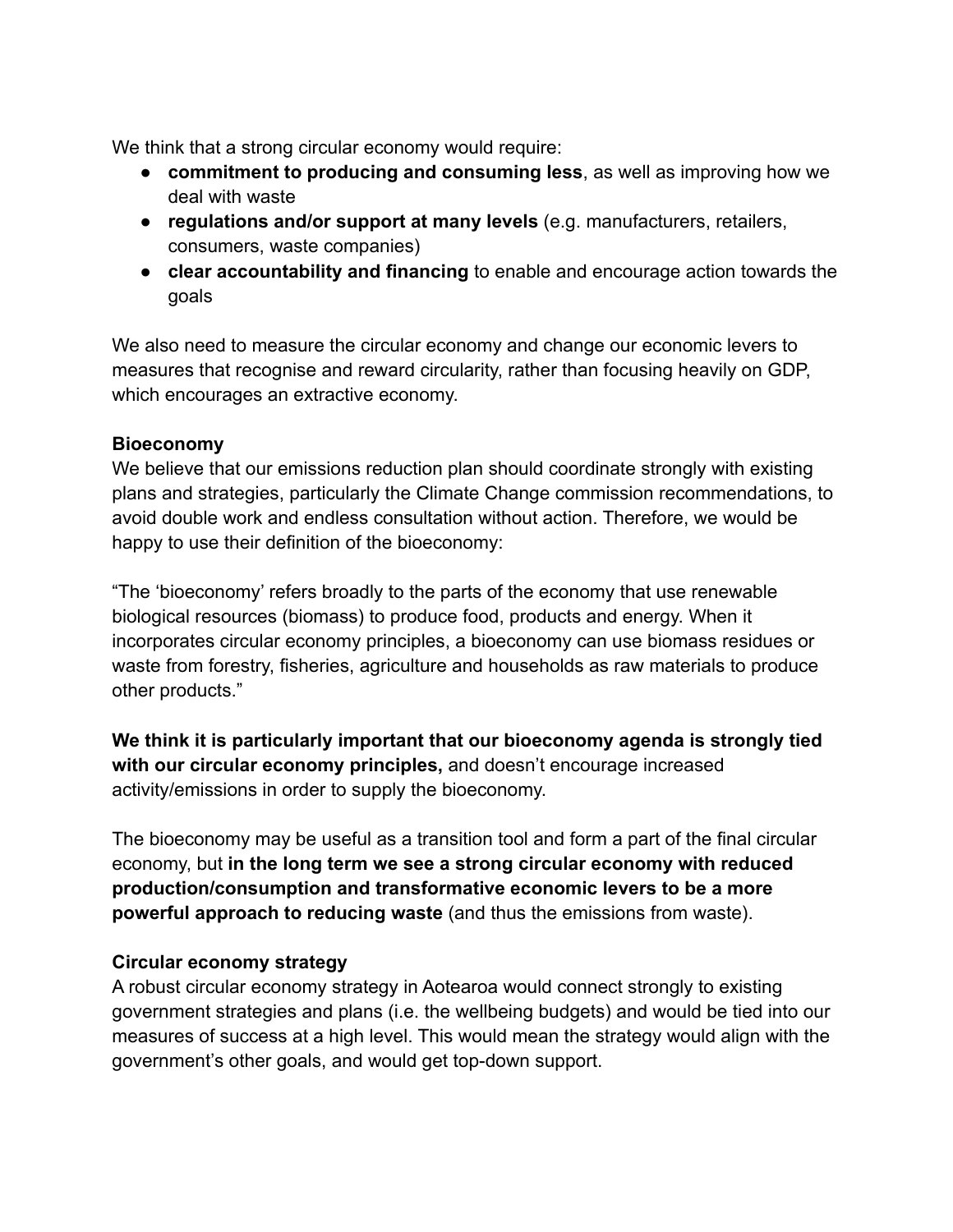We believe an effective strategy would also include a strong communication plan, to ensure bottom-up action and as many people as possible on board with the goals of the circular economy. To achieve this, we believe the strategy needs to be engaging and accessible. **Rather than multiple strategies across different areas/sectors, we would like to see a cross functional, wide reaching strategy that allows for cohesive messaging and more effective consultation.**

# **Bioeconomy inclusion within a circular economy strategy?**

Yes we agree with this. However, we need to be aware of the limitations of the bioeconomy in driving a circular economy. **The bioeconomy is better than the status quo, but is still ultimately an extractive/consumptive economy.** As well as creating circularity, we need to ensure economic levers encourage putting less into circulation.

# **Potential proposals**

We support the working principles of a circular economy listed in the discussion document, particularly:

- **designing out waste**, pollution and emissions, and unnecessary use of materials
- **taking a whole-of-life approach** to materials and products, and eliminate waste and pollution through design and planning
- **thinking in systems**, where everything is interconnected

However, it is hard to see from the document what the plan is to achieve these ideas. As a comprehensive strategy could take some time to develop/consult on etc., **we believe that we need to start to act in this direction before drawing up a comprehensive strategy.**

There are many community groups around Aotearoa working in this space ([Zero Waste](https://zerowaste.co.nz/) [Network](https://zerowaste.co.nz/), local zero waste groups (e.g. The Junction [in New Plymouth](https://www.sustainabletaranaki.org.nz/the-junction), [Xtreme Zero](https://xtremezerowaste.org.nz/) [Waste](https://xtremezerowaste.org.nz/) in Raglan)). **One option for quick action would be to tap into that network and fund these groups to develop local action plans that align with the working principles discussed.** This funding could also be delivered through local councils, many of which are already working with local groups to pursue steps towards a circular economy.

We agree with the call from Zero Waste Network in their submission on this plan for "an agency dedicated to the circular economy, resource efficiency and conservation, to reduce silos, build a shared understanding, and enhance coordination."

#### **Barriers**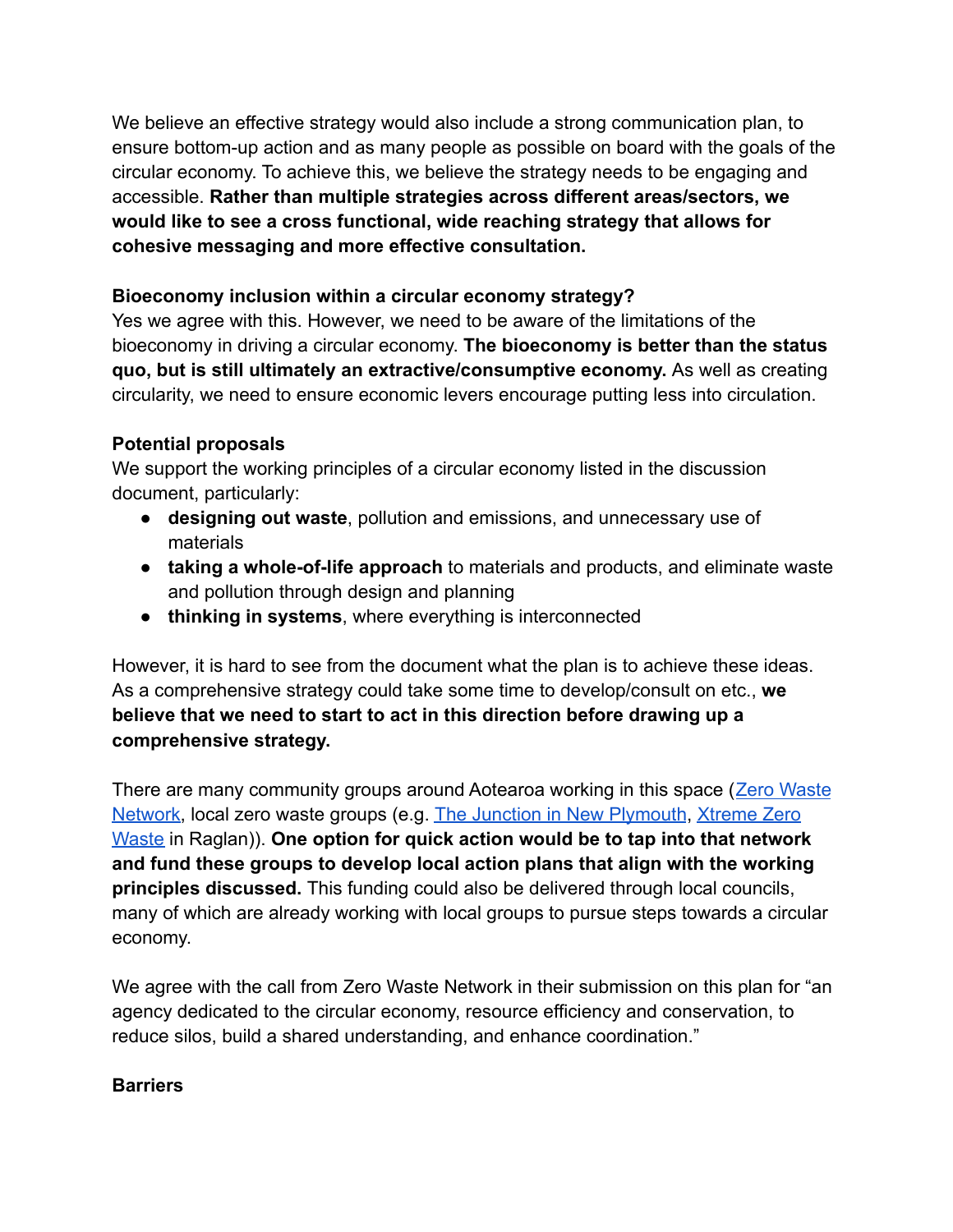We see the main barriers to a move towards a circular approach

- A strong cultural norm of consumption and capitalism.
- Entrenched individual and business behavioural habits.
- A lack of incentive/desire to change away from the status quo.
- A perception, particularly in business, that the cost of change will not be worth the climate payoff.
- A lack of comprehensive and urgent action in that direction from the government.

Transitioning to a circular economy also requires a high level of coordination across government and other agencies. Our current government approaches tend to be siloed (as demonstrated in this discussion document), and **political courage is required to find ways of working across these silos to transform our economy.**

## **Cross sector regulations and investment**

We believe that the priority should be for investment in small, local solutions that deliver funding through trusted community leaders and enable quick action.

#### **Our view**

We believe this space needs much more ambitious and quick action than it has received so far. The emissions reduction plan discussion document heavily focuses on developing strategies, but this risks delays in action and implementation, which are important and urgent now.

## **Target to reduce waste biogenic methane emissions by 40 per cent by 2035**

We support the target to reduce waste biogenic methane emissions from waste by 40% by 2035. We would like to see the major focus of the plan to be on reducing waste, with diversion of waste streams and capturing emissions supporting this but not taking away from the overall goal.

The waste hierarchy diagram that is included in the ERP discussion document (p. 102) is a key piece of information and a guide to strategy in the area of waste. We believe the major focus should be on the top three areas of the hierarchy: Rethink/Redesign, Reduce, Reuse/Repurpose.

## **Funding for education and behaviour change**

We believe behaviour change is essential in the waste space, and would support funding education and initiatives, particularly those aimed at reducing waste. We encourage all educational initiatives, particularly at the household level, to drive towards a just transition (e.g. by focusing on low- and no-cost solutions, and by including diverse voices and strategies).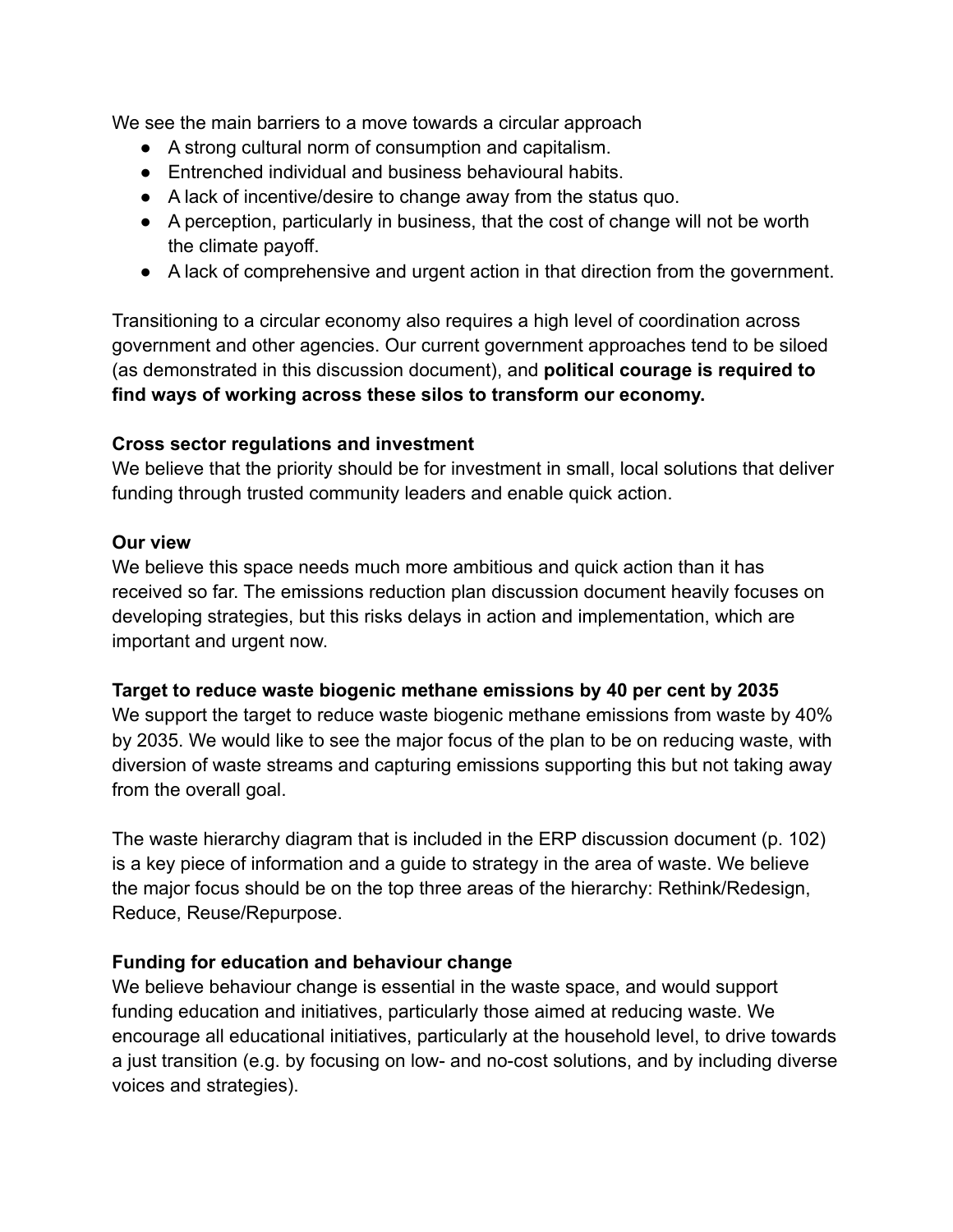We support the Zero Waste Network call for "incentives and investment for new business models, such as regenerative urban horticulture, that localise food supply chains". Growing the urban farming sector, coupled with localised composting, also has potential to offset a range of inefficiencies in the food system while providing a wide range of benefits to local communities.

While the waste hierarchy was included in the plan, the actions included seem to focus lower in the waste hierarchy. **We believe that our action in the space of waste should focus high on the waste hierarchy (Rethink/Redesign/Reduce) and also high in the supply chain (at the manufacturer and retailer level, rather than focusing on individual household behaviour.)**

Behaviour change education should also focus on reducing barriers to change and making the changes we're asking for as easy as possible. This will help to minimise resistance and drive action. **Communication should avoid confrontational approaches and moralising;** as we have seen with Covid-19, particularly in the latter phases of the pandemic, people react strongly against being "told what to do".

#### **Support policies**

The best way to reduce disposal costs is to implement zero waste and circular economy strategies across society to drastically reduce the need to dispose of waste in the first place.

Rather than focusing on individual behaviour, **we would like to see these impacts managed with systemic responses that use regulation and economic levers** to drive responsibility for this issue back to retailers and manufacturers. These could include:

- policies that guarantee a right to repair,
- a right to return packaging to manufacturers/retailers to discourage overpackaging,
- a ban on discounting that encourages food waste (e.g. multibuys)
- Food rescue programmes
- packaging requirements for manufacturers at all steps of production requiring recyclable or reusable packaging

There will also be a need to prioritise local-scale actions and strategies that grow community resilience and connectedness, provide local employment and economic opportunities, and keep resources and finances flowing internally rather than being extracted by multinational companies.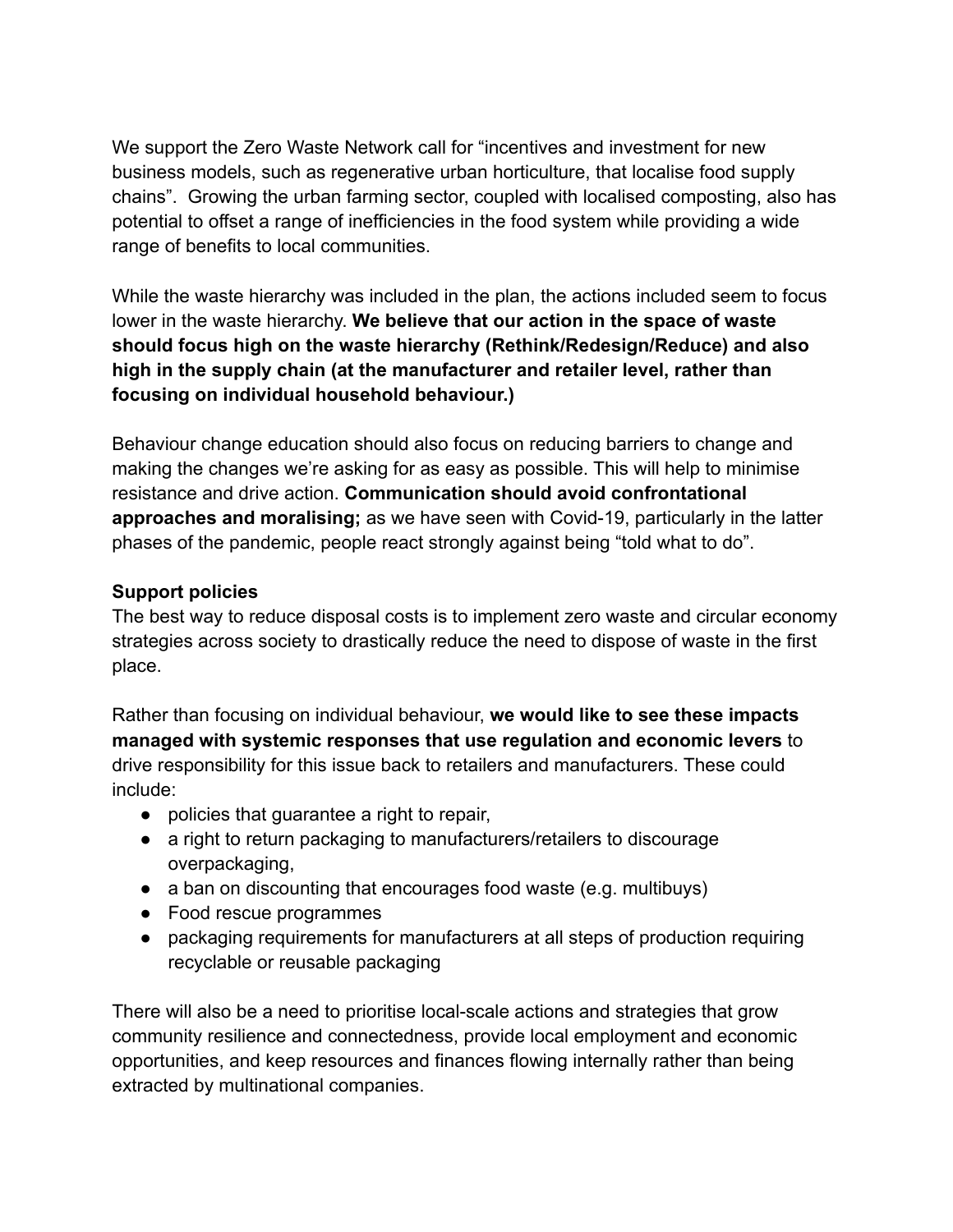# **Disposal of food, green and paper waste at landfills ban**

Yes, we would support a ban on these wastes at landfill within this timeframe. We believe this ban should apply also to organisations and institutions (schools, hospitals, government agencies etc.)

However, we can identify many gaps in our current infrastructure that would make this challenging currently, and would need to be worked out in the short term to achieve this goal. Some of the barriers that would need to be worked through include:

- Business behaviour change
- How we deal with public rubbish bins and the individual behaviour around them.
- The responsibility of sorting "tainted" bins (e.g. where bins collected include banned items)
- Making it easier for people to change behaviour with consistency of collections in different areas/businesses.

When it comes to recycling this waste, we prefer composting (vs. other disposal methods, and **would like to see small, local solutions (where appropriate) to support local circular economies and empower communities** vs larger/black box solutions that hide waste from communities.

We would also like to see this strategy include a ban on edible food wastage from businesses (similar to the law France introduced in 2016). This could include support of existing or new local charities that work to divert edible food waste to people who need food, which benefits local communities and families as well as reducing emissions from food waste.

# **A ban all organic materials going to landfills that are unsuitable for capturing methane gas**

We support this move. Additionally, the discussion document acknowledges the risk that "relatively cheap disposal for Class 2–5 landfills undermines reduction and resource recovery alternatives" (p. 103).

We support the suggestions from the Zero Waste Network submission for managing this risk:

- a meaningful increase to the waste disposal levy for Class 2-5 landfills
- Designing exclusions for organic waste disposal into the licensing regime for operators Class 2-5 landfills, as well as requirements to separate and send materials for reuse/recycling/composting for licensed operators at other parts of the resource recovery system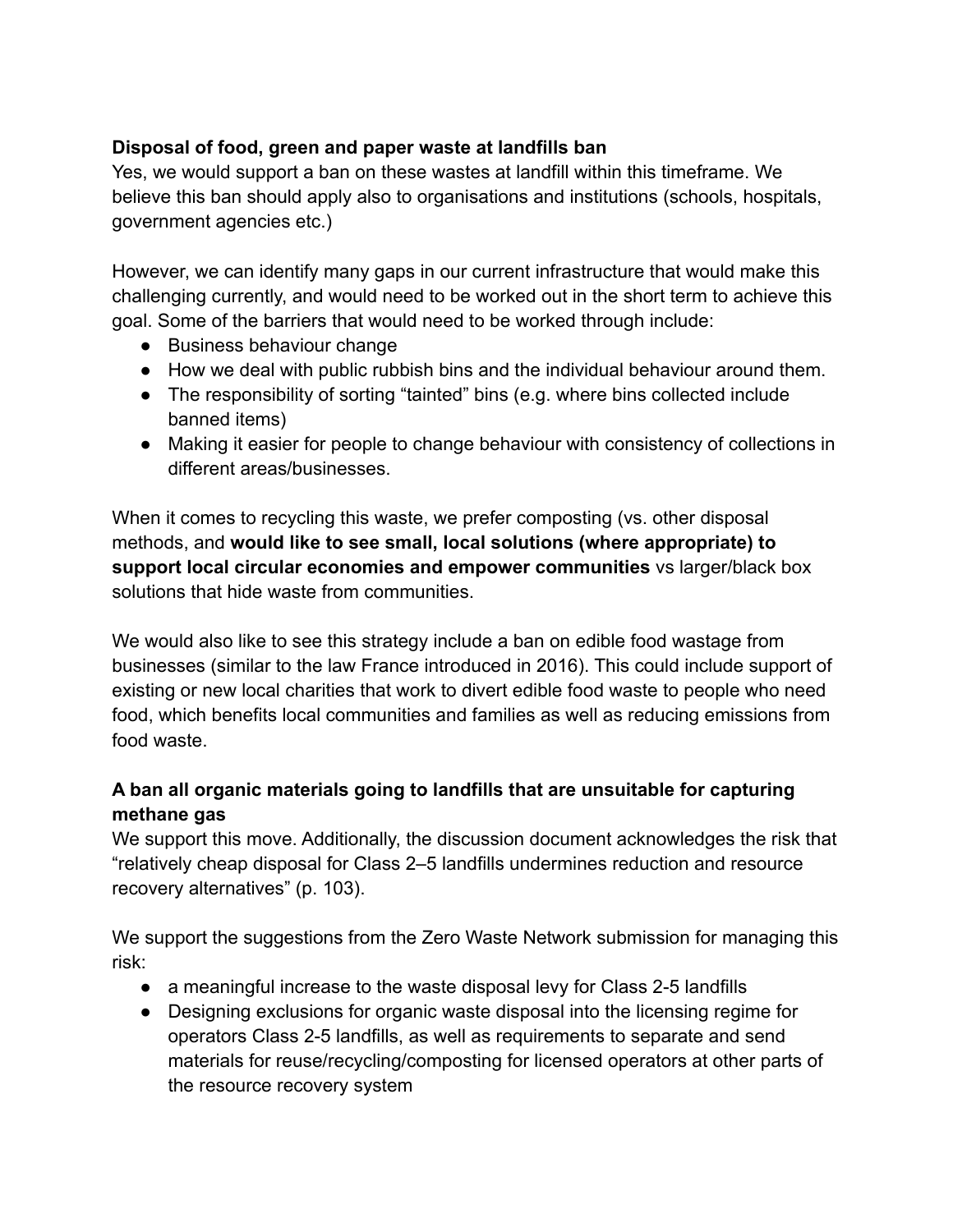● bringing forward the enforcement date for a disposal ban on these landfills to align with the date at which LFG capture systems must be installed for class 1 landfills (e.g. by 31 December 2026).

**Potential requirement to install landfill gas (LFG) capture systems at landfill sites** Maybe. We should consider that LFG systems are expensive and cause other emissions in their manufacture.

Thus, we would want to ensure that our measures have suitability considering the cost and manufacture emissions of new systems. We would also want to ensure that the drive towards LFG systems did not interrupt the focus on reducing waste in the first place.

This is not only because waste reduction would avoid methane generation, but also because organic waste in landfill is valuable and should be re-diverted back to our soil, to improve soil health and restore our natural environment.

# **Standardised approach to collection systems for households and businesses, which prioritises separating recyclables such as fibre (paper and cardboard) and food and garden waste**

We support this. We believe that simplicity across collection systems would drive behaviour change towards recycling and composting by removing confusion for individuals moving between different areas.

However, we agree with Zero Waste Network, and **would caution that kerbside collection should not disrupt local activities such as community-based composting networks and resource recovery centres.** These local systems offer significant co-benefits such as keeping resources and jobs within communities, minimising transport of waste, and enhancing soil health.

# **Transfer stations should be required to separate and recycle materials, rather than sending them to landfill**

We support this move. Requiring the separation of materials at transfer stations allows improved recycling, but also opens up opportunities beyond recycling and helps us to move further up the waste hierarchy. With clean and separate streams, such centres can create opportunities to reuse, repair, remanufacture and repurpose products and materials.

## **Proposals in ERP and farm dumps**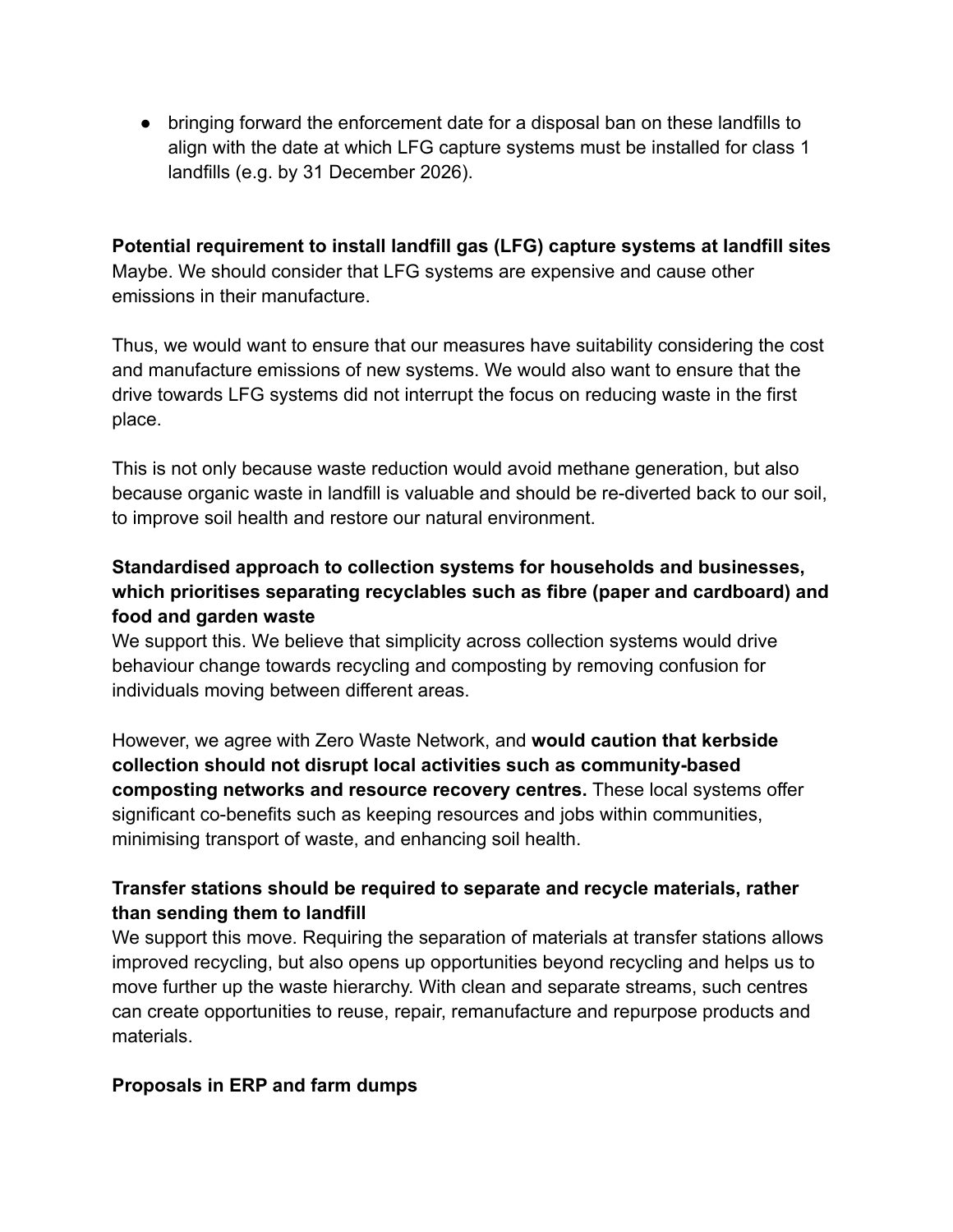Ideally these proposals would apply to farm dumps, but we recognise that policing this requirement could be difficult and may not be worth it.

If farms are focussing on methane emissions, it might be more valuable for them to focus on agricultural methane. But we see that behaviour change and educational initiatives in this space could be helpful, particularly in terms of separating organic wastes from farm dumps and reducing waste overall. One way to drive the desired behaviour could be to include methane emissions from waste in the farm level planning required by the He Waka Eke Noa strategy.

# **Alternative ideas on how we can manage emissions from farm dumps, and waste production on farms**

We believe that these emissions should be captured in the farm-level emissions plans included in He Waka Eke Noa agriculture strategy, and their reduction should be driven through that strategy.

## **Options that could significantly reduce landfill waste emissions across Aotearoa**

We believe that this strategy must be connected to broader waste strategies and question the need to separate out the methane emissions from waste from our wider waste strategies. We believe the policy drivers for waste emissions need to account for a wider range of impacts than those included in this plan, and encourage a holistic cross-sector approach to waste that aims to really transform how Aotearoa views and deals with waste in a much broader sense.

We also believe that a more holistic view would aid in the effectiveness of communication and educational initiatives. **Multiple plans across different specific areas are unlikely to engage people in behaviour change, and we should focus on a strong and inspiring vision that shows people how reducing waste can benefit their household and their communities.**

We also see some potential in financial incentives to reduce waste. These could apply at the household level (e.g. rates reduction for infrequent waste collection) or at business level (e.g. correcting the financial levers for businesses that make it currently more expensive to recycle than dump to landfill in some areas).

# Reference:

[Zero Waste Network Submission](https://docs.google.com/document/d/1WT3N7vaJo66AAd-1isPN64PzCon1cQj6VpU6RrvW06Q/edit#heading=h.73y58rglxo4u)

Alicia Hall on behalf of Parents for Climate Aotearoa